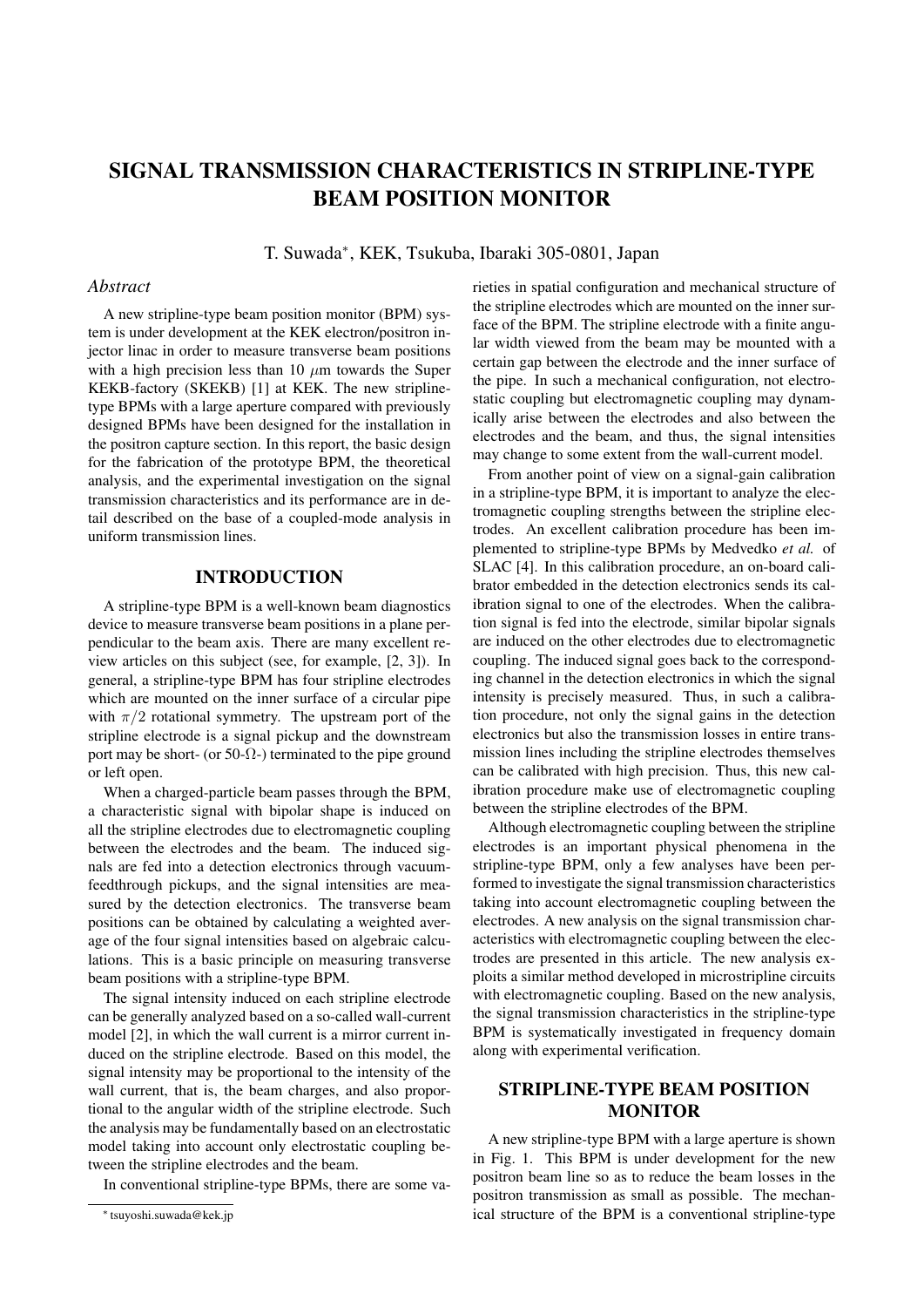

Figure 1: Mechanical drawings of the prototype new stripline-type BPM, (a) in front view and (b) in side view.

BPM with  $\pi/2$  rotational symmetry. The development of the present stripline-type BPM previously designed was reported elsewhere [5]. The requirements for the new BPM is that (i) firstly, the aperture diameter must be as large as possible and the diameter is required to be larger than 60 mm, and (ii) secondly, the outer diameter of the BPM must be 68 mm so that the BPM body can be precisely mounted inside a bore of a quadrupole magnet.

Based on these requirements, in order to enlarge the aperture diameter of the BPM, the four electrodes have been symmetrically mounted to the inner surface of the pipe with a same diameter, while the electrodes of the present BPM were designed to be protruded away from the inner surface of the pipe with a different diameter [5]. The electrode length is 132.5 mm and the angular width of the electrode is 36°. The characteristic impedance of the stripline electrode has been designed to be *∼*50 Ω so as to match a characteristic impedance of the signal transmission line. The upstream end of the electrode is a signal-pickup port comprised a 50- $\Omega$  SMA-type vacuumfeedthrough while the downstream port is short-terminated to the pipe ground. The main mechanical design parameters are summarized in Table 1.

Table 1: Main Mechanical Design Parameters of the Prototype BPM

| Design parameter |    |          |
|------------------|----|----------|
| [Electrode]      |    |          |
| Inner diameter   | 63 | mm       |
| <b>Thickness</b> | 15 | mm       |
| Angular width    | 36 | $\Omega$ |
| Gap length       | 42 |          |
| [Body]           |    |          |
| Inner diameter   | 63 | mm       |
| Outer diameter   | 68 |          |

## SIGNAL TRANSMISSION **CHARACTERISTICS**

# *Electromagnetic Coupling Between the Stripline Electrodes*

A principal picture in electromagnetic coupling between the stripline electrodes is shown in Fig. 2. For example,



Figure 2: Principal picture of electromagnetic coupling between the stripline electrodes of the BPM in the front view.

when a calibration signal  $(V_c)$  is directly sent to a specific electrode (#2) from a detection electronics through a coax cable, bipolar signals are induced in the other electrodes #1  $(V_1)$ , #3  $(V_3)$  and #4  $(V_4)$  due to electromagnetic coupling. Here, only the induced signals of the nearest-neighbor electrodes (#1 and #3) to the input channel (#2) are taken into account. The strength of electromagnetic coupling can be obtained by measuring the intensity ratio of the induced signal to the input calibration signal. If this procedure are similarly carried out for other electrodes, whole the calibration procedure can be easily performed to the BPM.

For simplicity, taking into account two transmission lines as the stripline electrodes to analyze the electromagnetic coupling between the electrodes, an equivalent model may be conceivable as shown in Fig. 3.

Here, taking into account proper symmetry, two calibrators in both the first and second transmission lines,  $V_{G1}$  and  $V_{G2}$ , respectively, are shown in Fig. 3, and the corresponding output impedances of the calibrators are  $Z_{G1}$  and  $Z_{G2}$ ,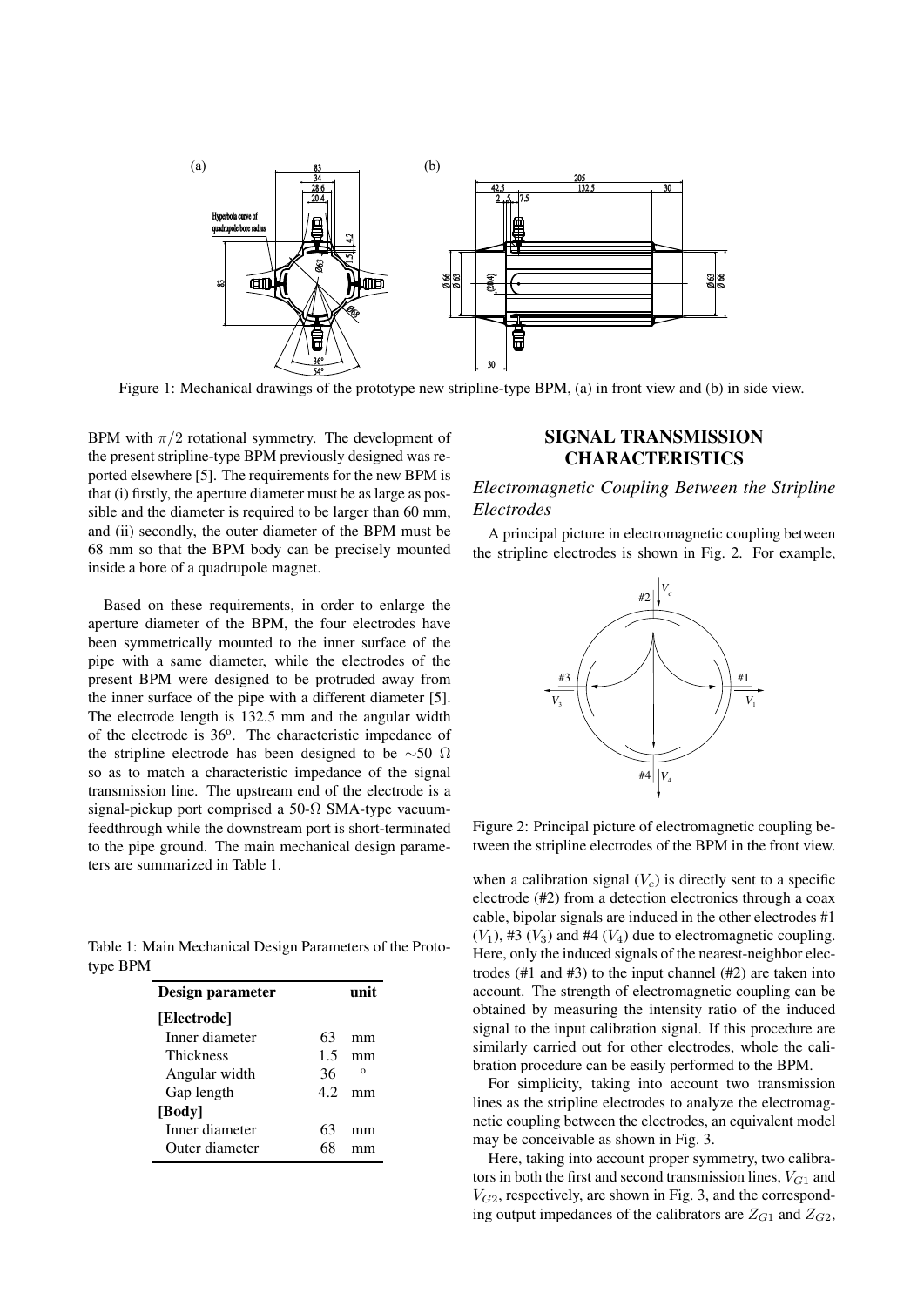

Figure 3: Equivalent model in the signal transmission lines of the BPM.

respectively. The characteristic impedances of the corresponding stripline electrodes are  $Z_1$  and  $Z_2$ , respectively. The resistive terminated impedances of the corresponding transmission lines are  $Z_{L1}$  and  $Z_{L2}$ , respectively. The length of the transmission line is *l*. The normalized amplitudes of forward and backward waves transmitting along the stripline electrodes are indicated by  $a_i$  and  $b_i$  ( $i = 1, 2$ ), respectively, and on these waves, detailed discussions are given in later section.

#### *Equivalent Circuit*

An equivalent circuit related to the equivalent model on the stripline-type BPM may be shown in Fig. 4. This equivalent-circuit model is based on a distributed-constant circuit model with distributed capacitances and inductances.



Figure 4: Equivalent circuit on two transmission lines with electromagnetic coupling.

Here,  $C_i$  and  $L_i$  ( $i = 1, 2$ ) are a self-capacitance and a self-inductance per unit length in terms of the *i*-th stripline electrode without any electromagnetic coupling. *C<sup>M</sup>* and *L<sup>M</sup>* are a mutual-capacitance and a mutual-inductance per unit length between the two stripline electrodes. In such the equivalent circuit, quasi-TEM waves can propagate along the transmission lines with electromagnetic coupling [6]. In a case that resistive terminators matched to the characteristic impedance of the stripline electrode are applied at the downstream port of the electrodes, the forward waves are absorbed by the terminators, and however, the backward waves are generated at the downstream port due to electromagnetic coupling. On the other hand, in a case that the downstream port is short-terminated (or open) to the pipe ground, the forward waves are reflected and the backward waves propagate in the direction of the calibrator. Thus,

standing waves are excited along the stripline electrodes in spite of any type of the terminators at the downstream port.

#### THEORETICAL ANALYSIS

The quasi-TEM wave propagating along the stripline electrodes with electromagnetic coupling can be described with well-known telegraphic equations as follows [6]:

$$
\frac{\partial V_1}{\partial z} = -L_1 \frac{\partial I_1}{\partial t} - L_M \frac{\partial I_2}{\partial t}, \tag{1}
$$

$$
\frac{\partial I_1}{\partial z} = -C_1 \frac{\partial V_1}{\partial t} + C_M \frac{\partial V_2}{\partial t},\tag{2}
$$

$$
\frac{\partial V_2}{\partial z} = -L_2 \frac{\partial I_2}{\partial t} - L_M \frac{\partial I_1}{\partial t},\tag{3}
$$

$$
\frac{\partial I_2}{\partial z} = -C_2 \frac{\partial V_2}{\partial t} + C_M \frac{\partial V_1}{\partial t}.
$$
 (4)

Here,  $V_i$  and  $I_i$  ( $i = 1, 2$ ) are the voltage and current amplitudes in the *i*-th electrode at the position *z* and time *t*, respectively. When  $C_M = 0$  and  $L_M = 0$ , the telegraphic equations are ascribed to simple equations related to the independent two stripline electrodes without any electromagnetic coupling. The theoretical analysis discussed here is briefly summarized, since a detailed analysis is available elsewhere [7].

The voltage and current amplitudes of the standing wave,  $V_i(z)$  and  $I_i(z)$  ( $i = 1, 2$ ), are represented by using the relations,  $V_i = V_i(z)e^{j\omega t}$  and  $I_i = I_i(z)e^{j\omega t}$ , respectively. Using the corresponding characteristic impedance  $Z_i$  for the *i*-th stripline electrode, the normalized amplitudes  $a_i(z)$ and  $b_i(z)$  of the forward and backward waves are given by

$$
a_i(z) = \frac{V_i(z) + Z_i I_i(z)}{2\sqrt{2Z_i}}, \tag{5}
$$

$$
b_i(z) = \frac{V_i(z) - Z_i I_i(z)}{2\sqrt{2Z_i}}.
$$
 (6)

Solving Eqs. (5) and (6) inversely, the voltage and current amplitudes of the standing wave are represented by

$$
V_i(z) = \sqrt{2Z_i}(a_i(z) + b_i(z)), \tag{7}
$$

$$
I_i(z) = \sqrt{\frac{2}{Z_i}} (a_i(z) - b_i(z)).
$$
 (8)

Here, taking into account only one calibrator, that is,  $V_{G1} \neq 0$  and  $V_{G2} = 0$ , the boundary conditions at the end ports,  $z = 0$  and  $z = l$ , are given by

$$
V_1(0) + Z_{G1}I_1(0) = V_{G1},
$$
\n(9)

$$
V_1(l) = Z_{L1}I_1(l),\tag{10}
$$

$$
V_2(0) + Z_{G2}I_2(0) = 0,\t(11)
$$

$$
V_2(l) = Z_{L2}I_2(l). \t\t(12)
$$

Thus, taking into accout these boundary conditions, the telegraphic equations with electromagnetic coupling, Eqs. (1)*−*(4), can be directly solved. The results for the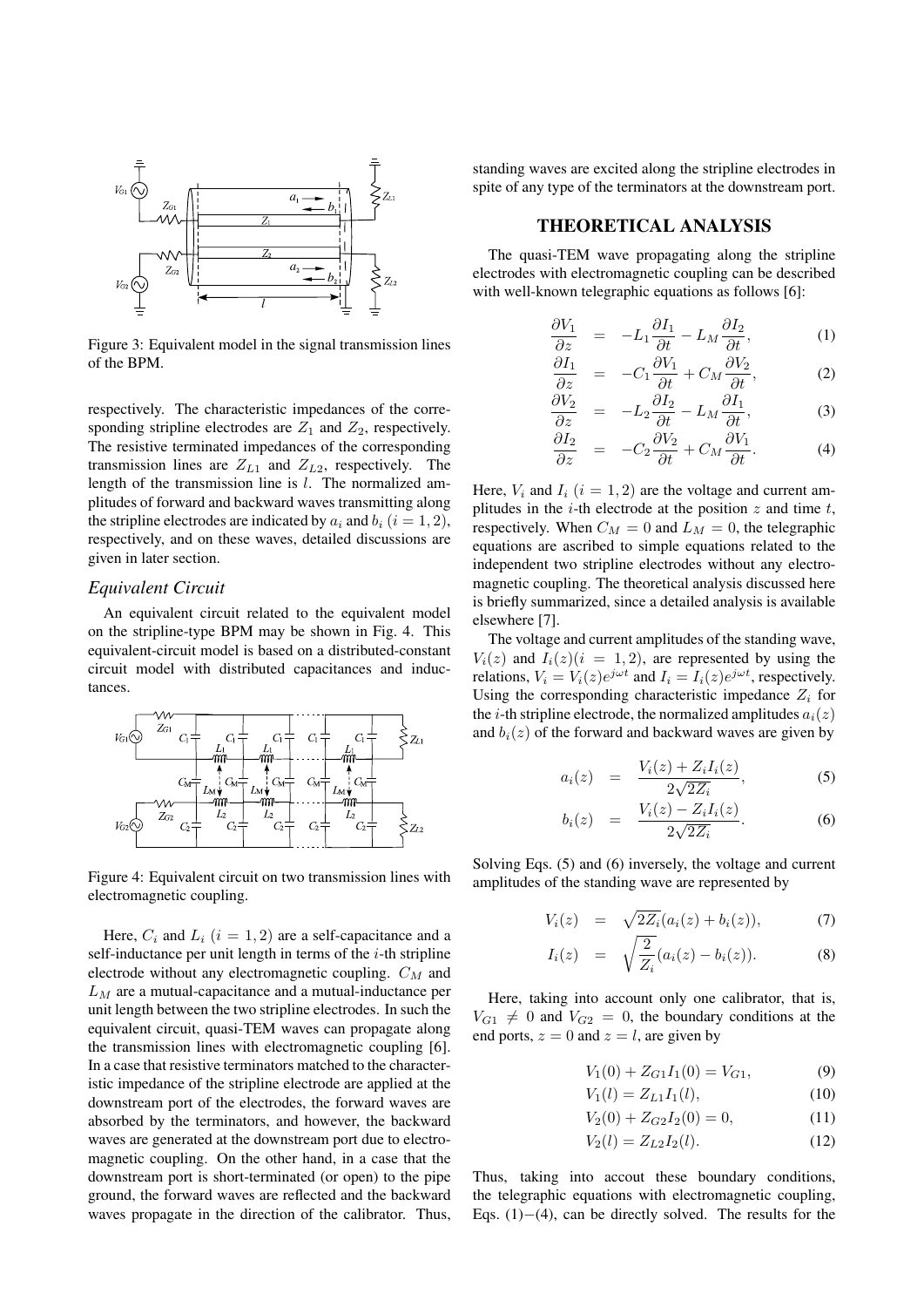first transmission line are given by

$$
V_1(0) = \frac{1 + \Gamma_{L1} \zeta_1^{-2}}{1 - \Gamma_{G1} \Gamma_{L1} \zeta_1^{-2}} V, \tag{13}
$$

$$
V_1(l) = \frac{\zeta_1^{-1}(1 + \Gamma_{L1})}{1 - \Gamma_{G1}\Gamma_{L1}\zeta_1^{-2}}V,\tag{14}
$$

and the results for the second transmission line are given by

$$
V_2(0) = \left[ \frac{\overline{\kappa}(\zeta_1^{-1} - \zeta_2^{-1})(\Gamma_{L1}\zeta_1^{-1} + \Gamma_{L2}\zeta_2^{-1})}{(1 - \Gamma_{G1}\Gamma_{L1}\zeta_1^{-2})(1 - \Gamma_{G2}\Gamma_{L2}\zeta_2^{-2})} + \frac{\overline{\chi}(1 - \zeta_1^{-1}\zeta_2^{-1})(1 + \Gamma_{L1}\Gamma_{L2}\zeta_1^{-1}\zeta_2^{-1})}{(1 - \Gamma_{G1}\Gamma_{L1}\zeta_1^{-2})(1 - \Gamma_{G2}\Gamma_{L2}\zeta_2^{-2})} \right] V_{20},
$$
\n(15)

$$
V_2(l) = \left[ \frac{\overline{\kappa}(\zeta_1^{-1} - \zeta_2^{-1})(1 + \Gamma_{L1}\Gamma_{G2}\zeta_1^{-1}\zeta_2^{-1})}{(1 - \Gamma_{G1}\Gamma_{L1}\zeta_1^{-2})(1 - \Gamma_{G2}\Gamma_{L2}\zeta_2^{-2})} + \frac{\overline{\chi}(1 - \zeta_1^{-1}\zeta_2^{-1})(\Gamma_{L1}\zeta_1^{-1} + \Gamma_{G2}\zeta_2^{-1})}{(1 - \Gamma_{G1}\Gamma_{L1}\zeta_1^{-2})(1 - \Gamma_{G2}\Gamma_{L2}\zeta_2^{-2})} \right] V_{2l}.
$$
\n(16)

Here, the parameters  $(i = 1, 2)$  are defined by

$$
\begin{array}{rcl}\n\Gamma_{Li} & \equiv & \frac{Z_{Li} - Z_i}{Z_{Li} + Z_i}, \ \Gamma_{Gi} \equiv & \frac{Z_{Gi} - Z_i}{Z_{Gi} + Z_i}, \\
V & \equiv & \frac{(1 - \Gamma_{G1})}{2} V_{G1}, \ \zeta_i \equiv e^{j\beta_i l}, \\
V_{20} & \equiv & (1 + \Gamma_{G2})V, \ V_{2l} \equiv (1 + \Gamma_{L2})V, \\
\overline{\kappa} & \equiv & \sqrt{\frac{Z_2}{Z_1}} \frac{\kappa}{\beta_1 - \beta_2}, \ \kappa \equiv & \frac{1}{2} \sqrt{\beta_1 \beta_2} (k_L - k_C), \\
k_L & \equiv & \frac{L_M}{\sqrt{L_1 L_2}}, \ k_C \equiv & \frac{C_M}{\sqrt{C_1 C_2}},\n\end{array}
$$

where  $\beta_i$  is the uncoupled wave number in the *i*-th stripline electrode. It should be noted that  $k_L$  and  $k_C$  are the important parameters which represent the magneticand electric-coupling parameters between the stripline electrodes, respectively. Thus, Eqs. (13)*−*(16) give the analytical formula in the voltage amplitudes at the end ports of the stripline electrodes with any output impedances of the calibrators  $(Z_{G1}, Z_{G2})$ , any characteristics impedances of the transmission lines  $(Z_1, Z_2)$ , and any resistive terminated impedances  $(Z_{L1}, Z_{L2})$ .

Here, taking into account symmetrical structure for the stripline electrodes short-terminated to the pipe ground, let's impose following restrictive conditions for the parameters, (i)  $Z_{G1} = Z_{G2} = 50 \Omega$ , (ii)  $Z_{L1} = Z_{L2} = 0 \Omega$ , (iii)  $Z_1 = Z_2 = Z_0$ , and  $\beta_1 = \beta_2 = \beta \equiv \omega/v_0$  where  $\omega$  and  $v_0$  are the angular frequency and velocity of the propagating wave. Under these restrictive conditions, the voltage amplitudes at the downstream ports are modified according to

$$
V_2(0) = \left[ \frac{j\omega K_f (\Gamma_{L1} + \Gamma_{L2})\zeta^{-2}}{(1 - \Gamma_{G1}\Gamma_{L1}\zeta^{-2})(1 - \Gamma_{G2}\Gamma_{L2}\zeta^{-2})} + \frac{K_b(1 - \zeta^{-2})(1 + \Gamma_{L1}\Gamma_{L2}\zeta^{-2})}{(1 - \Gamma_{G1}\Gamma_{L1}\zeta^{-2})(1 - \Gamma_{G2}\Gamma_{L2}\zeta^{-2})} \right] V_{20},
$$
\n(17)

$$
V_2(l) = \left[ \frac{j\omega K_f (1 + \Gamma_{L1}\Gamma_{L2}\zeta^{-2})\zeta^{-1}}{(1 - \Gamma_{G1}\Gamma_{L1}\zeta^{-2})(1 - \Gamma_{G2}\Gamma_{L2}\zeta^{-2})} + \frac{K_b (1 - \zeta^{-2})(\Gamma_{L1} + \Gamma_{G2})\zeta^{-1}}{(1 - \Gamma_{G1}\Gamma_{L1}\zeta^{-2})(1 - \Gamma_{G2}\Gamma_{L2}\zeta^{-2})} \right] V_{2l}.
$$
\n(18)

Here, the parameters are defined by

$$
K_f \equiv -\frac{\kappa l}{\omega}, \ K_b \equiv \frac{\chi}{2\beta}, \ \zeta_1 = \zeta_2 = \zeta \equiv e^{j\beta l}
$$

$$
\overline{\chi} \equiv \sqrt{\frac{Z_2}{Z_1}} \frac{\chi}{2\beta}, \ \chi \equiv \frac{1}{2}\beta (k_L + k_C).
$$

Under these restrictive conditions, assuming that the velocity of the propagating wave is equal to the velocity of light ( $v_0 = c$ ), the parameters  $k_L$ ,  $k_C$ , l and  $Z_0$  are the free ones to be experimentally determined. These free parameters can be quantitatively obtained on the base of a least-squares fitting procedure using the analytical formulae Eq. (17). The experimental tests can be systematically performed with an rf network analyzer which can measure *S*-parameters. The electromagnetic coupling strength  $C_s$  is directly related to the parameter  $S_{21}$  as follows:

$$
C_s = \left| \frac{V_2(0)}{V_{G1}} \right|, \tag{19}
$$

*,*

$$
S_{21} = 20 \log_{10} C_s. \tag{20}
$$

# EXPERIMENTAL TESTS

#### *Characteristic Measurements*

Using an rf network analyzer, the coupling strength between the stripline electrodes #2 (input port) and #1 (or #3) (output port) was obtained by measuring the parameter  $S_{21}$  in frequency domain (see Fig. 2) in which the frequency region is from 10 MHz to 1.2 GHz. The results are shown in Fig. 5. Figures  $5(a)$  and  $5(b)$  show the measurement results of the amplitude and the phase in the parameter  $S_{21}$  between the stripline electrodes #2 and #1, respectively, where the experimental data are indicated with cross points. The solid lines represent fittings of the experimental data using the analytical formulae (Eq. (17)) based on a least-squares fitting procedure, and the broken lines indicate calculations with the different parameters on  $k_L$  while the other fitted parameters are fixed. The similar results were obtained for those between the stripline electrodes #2 and #3.

In Fig. 5(a) we can see a well-known resonant structure in frequency domain in the amplitude of the parameter  $S_{21}$ measurement due to the excitation of a standing wave on the stripline electrodes. The dip frequency  $f_d$  at the central region is 538.2 MHz. The frequency  $f_m$  giving the maximal sensitivity (or the maximal coupling strength) and the amplitude of the parameter  $S_{21}$  are 315.8 (837.1) MHz and *−*39*.*7 (*−*36*.*4) dB in the first (second) lobe, respectively. The coupling strength is  $C_s \sim 1\%$  while  $f_m$  in the first lobe is very close to the frequency  $(f = 300 \text{ MHz})$  of the onboard calibrator under development for the new detection electronics.